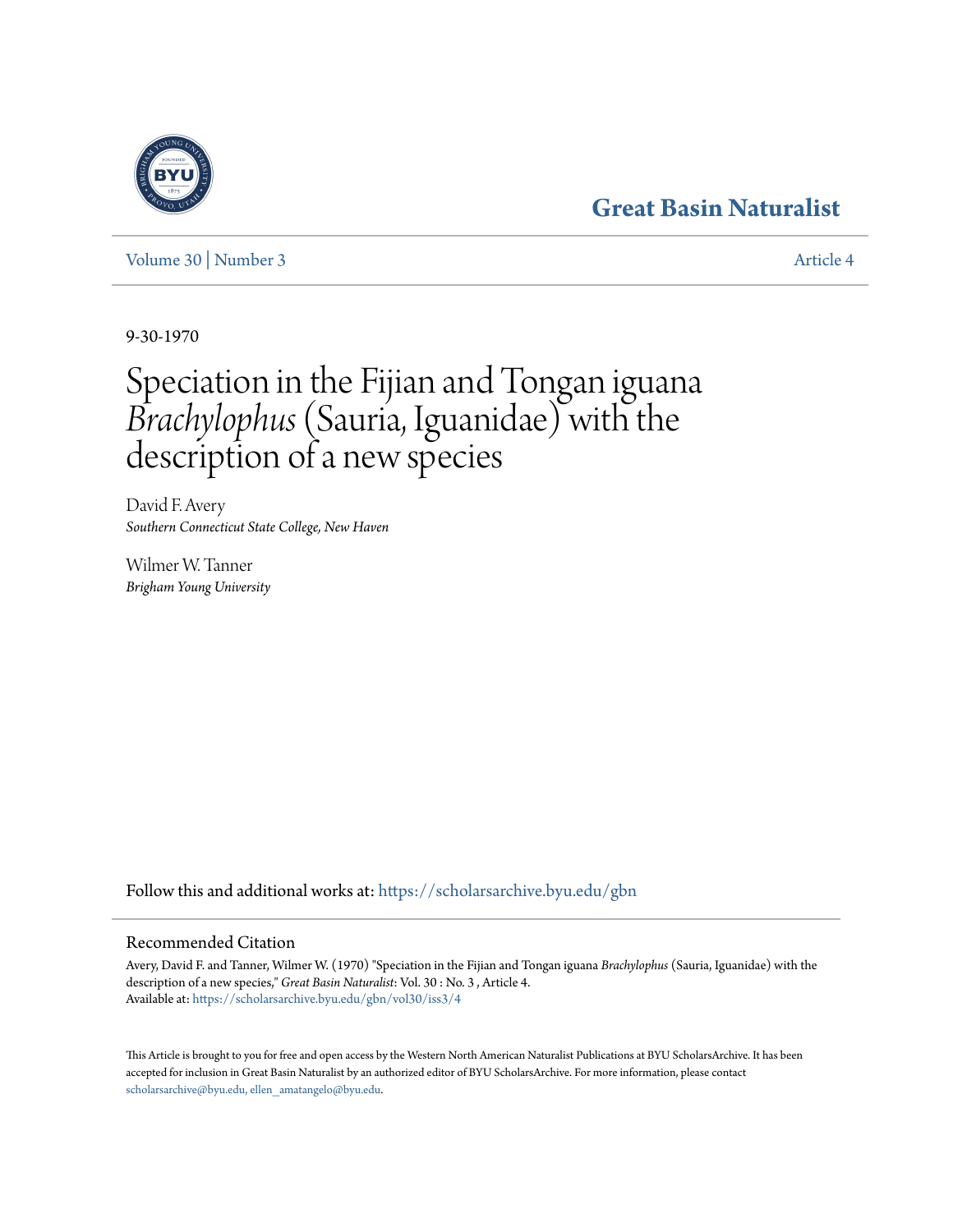### SPECIATION IN THE FIJIAN AND TONGAN IGUANA BRACHYLOPHUS (SAURIA, IGUANIDAE) WITH THE DESCRIPTION OF A NEW SPECIES

David F. Avery<sup>1</sup> and Wilmer W. Tanner<sup>2</sup>

The monotypic genus Brachylophus is one of the most geographically isolated Iguanidae known. Recause its range is restricted to the Pacific Island groups of Fiji and Tonga, the genus has been neglected and specimens in museum collections and zoos are uncommon.

The genus was originally described by Rrongniart in 1780 as Iguana fasciata. As pointed out by Savage (1952) the name Brachylophus first appears in the literature in Cuvier's "Le Règne Animal"  $(1829)$ . Since then the generic name has mistakenly been credited to Guerin-Meneville (1829) and Wagler (1830). The species has also been described by Daudin (1803) who considered it to be an agamid and by Dumeril and Ribron (1837) who correctly placed it in the family Iguanidae.

The type locality of Brachylophus fasciatus is in doubt. The original description of Rrongniart lists the specimens as coming from "The Indies" and having been collected in the Fiji Islands as it was not until 1899 that Waite published a range extension for the genus to the Tongan Islands. Unknown to Waite, Dumeril and Ribron (1837) indicated that they had utilized specimens from Tongatabu in their re-description of the species.

It is also our opinion that the type locality lies somewhere in the Fiji Islands. An examination of Brongniart's plate vi, figure 1 shows a B. fasciatus with light spots and streaks on the neck and with a light colored head. This color pattern has been observed in Fiji Island specimens seen by us and we, therefore, believe that such a pattern is endemic to the Fiji group. Light neck streaks and light colored heads have not been observed in Tongan specimens.

In 1965 we contacted Mr. Bert Nixon, who was then teaching at Nukalofa, Tongatabu Island, and through him, secured a small series of Brachylophus from Tonga. The skulls of two Tongan specimens were used to augment the skeletal material available for this genus at Harvard and the American Museum.

Our original study, to be published elsewhere, includes a comparative osteological and myological study of those genera belonging to the iguanine line of the family Iguanidae. However, a comparison of the skulls from the Tongan specimens with those from Fiji demonstrated several significant differences of specific level.

A comparison with material from other collections has enabled us to redefine the species Brachylophus fasciatus and to name as a

<sup>^</sup>Department of Biology, Southern Connecticut State College, New Haven. -Department of Zoology, Brigham Young University, Provo, Utah,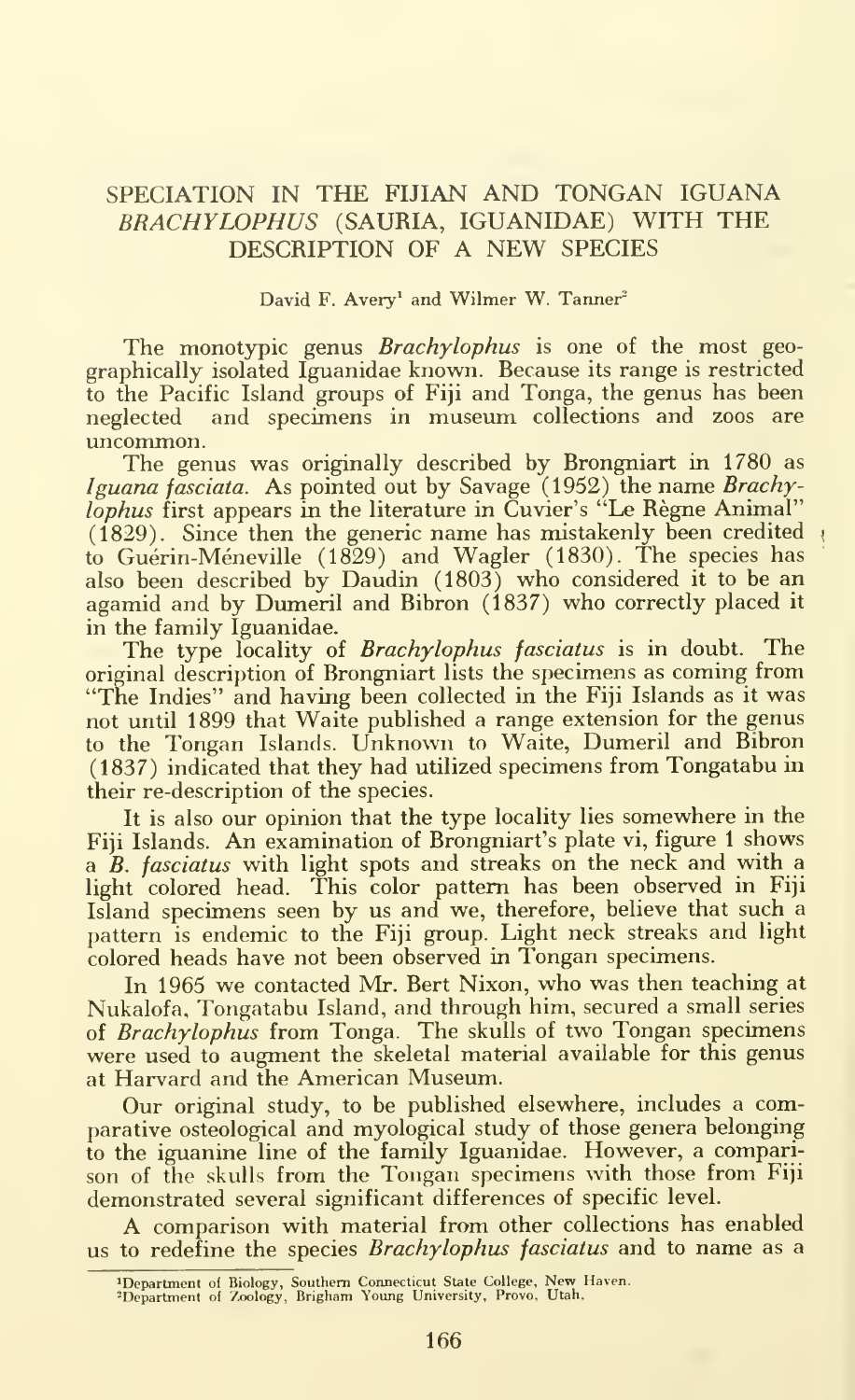

Fig. 1. A male Brachylopsus fasciatus from Fiji. Specimen is at the San Diego Zoo, Balboa Park. (Photo by W. W. Tanner by courtesy of Charles E. Shaw.)

new species the population of Tonga. The new species we choose to call

> Brachylophus brevicephalus<sup>3</sup> sp. nov. Tongan Iguana

HoLOTYPE: An adult male, BYU 32662, taken at Nukalofa, Tongatabu Island, Friendly Islands by Mr. Bert Nixon, during March, 1966.

PARATYPES: All specimens are from the collections of Brigham Young University (BYU), University of Utah (UU) and the California Academy of Science (CAS). Topotypes, BYU 32661, 32663, 31955, 23743, 31094, 31095, 31096, 31102; UU <sup>11014</sup> and CAS 50135, Maufanga, Tongatabu.

DIAGNOSIS: A moderately large lizard resembling an iguana in body form and distinguished from *B. fasciatus* by a higher number of dorsal scales  $100.0-128.0$  (average  $111.0$ ) as contrasted to  $68.0-$ 98.0 (average 84.2 in *fasciatus*; a lower number of total femoral pores 9.0-26.0 (average 21.5) as opposed to 17.0-38.0 (average 26.7) in fasciatus; a higher number of scale rows 183.0-205.0 (average 190.7) as opposed to 146.0-201.0 (average 177.0) in *fasciatus*; a higher number of supranasals 2.0-3.0 (average 2.2) as opposed to 1.0-2.0 (average 1.2) in *fasciatus*; skull with a greater length-width ratio .655-. 735 (average .712) as opposed to .535-. 657 (average .615) in fasciatus.

<sup>3</sup>The term brevicephalus refers to the short head characteristic of the Tongan Brachylophus.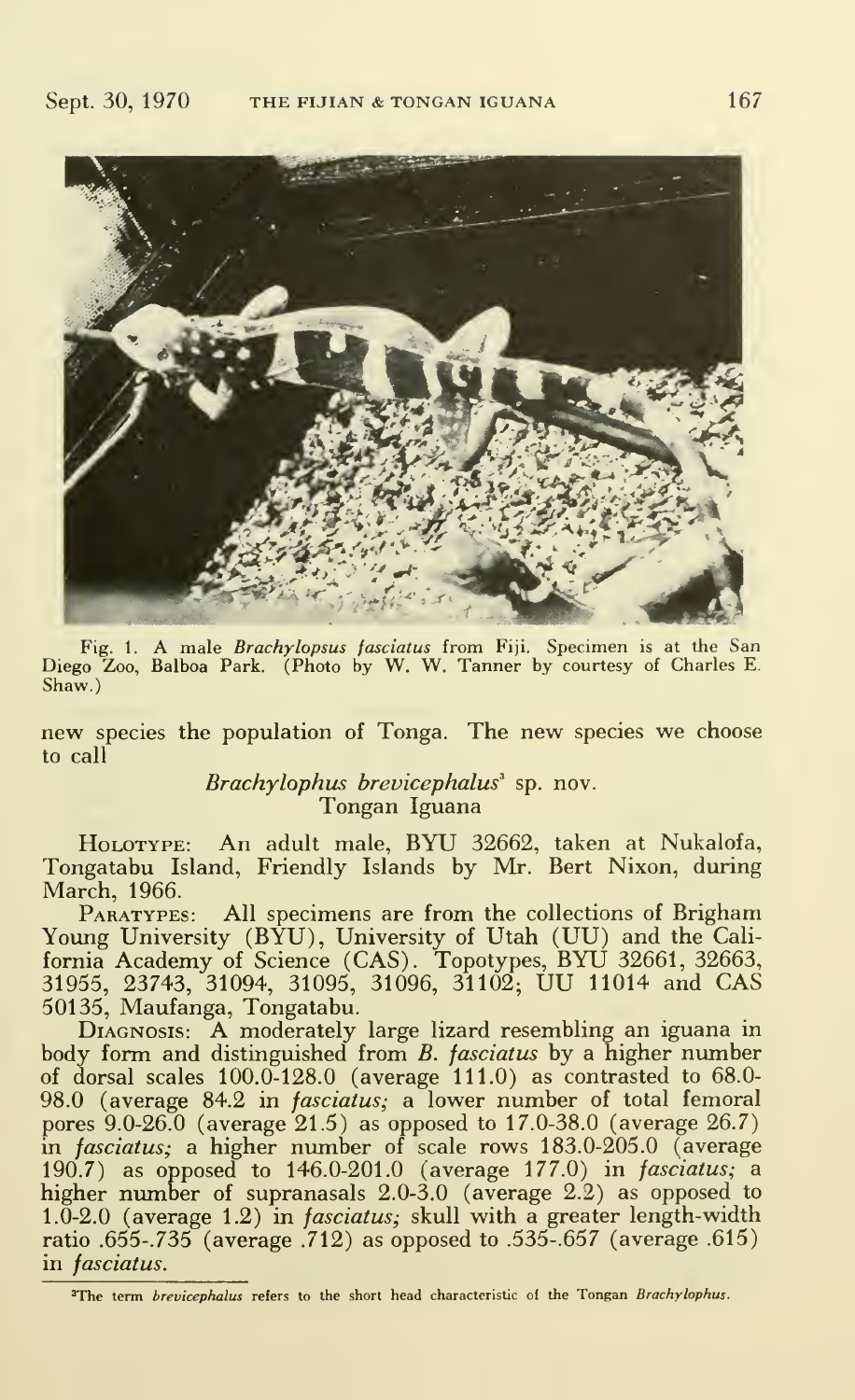Scale counts are summarized in Table <sup>1</sup> and skull measurements of the two species are summarized in Table 2.

Description of the Type: Total length 640 mm., snout-vent length 166 mm., dorsal scales 128, ventral scales 158, scale rows around body 191, femoral pores 12-11, infralabials 8-8, rostral scale single, supranasals 2, infranasals 3, mental split with post mental

Table 1. A comparison of the scale characters in Brachylophus

| Character                 | <i>B. brevicephalus</i> $N = 10$ | B. fasciatus $N=21$  |
|---------------------------|----------------------------------|----------------------|
| <b>Scale Rows</b>         | 183.0-190.7-205.0                | 146.0-177.0-201.0    |
| <b>Dorsals</b>            | 100.0-111.0-128.0                | 68.0-84.2-98.0       |
| <b>Total Pores</b>        | $9.0 - 21.5 - 26.0$              | 17.0-26.7-38.0       |
| Supranasals               | $2.0 - 2.2 - 3.0$                | $1.0 - 1.2 - 2.0$    |
| Infranasals               | $3.0 - 4.0 - 5.0$                | $4.0 - 4.1 - 5.0$    |
| Ventrals                  | 158.0-168.6-178.0                | 138.0-159.0-190.0    |
| <b>Total Supralabials</b> | $14.0 - 16.5 - 22.0$             | $12.0 - 19.0 - 21.0$ |
| Total Infralabials        | $14.0 - 16.7 - 18.0$             | $12.0 - 16.2 - 19.0$ |
| <b>Mentals</b>            | $1.0 - 1.7 - 2.0$                | $1.0 - 1.8 - 2.0$    |

| Character              | B. fasciatus*        | B. brevicephalus**   |
|------------------------|----------------------|----------------------|
| Skull L X W            | .535-.615-.657       | $.655 - .712 - .735$ |
| Basisphenoid           | .591-.592-.594       | .526-.640-.655       |
| Basioccipital          | .700-.740-.781       | .494-.571-.648       |
| Supraoccipital         | .852-.917-.982       | .792-.838-.885       |
| Pterygoid              | .406-.484-.535       | .309-.344-.380       |
| Ectopterygoid          | .333-.349-.372       | $.390 - .415 - .440$ |
| Palatine               | $.562 - .605 - .658$ | $.500 - .551 - .602$ |
| Premaxilla             | $.442 - .535 - .613$ | $.629 - .650 - .671$ |
| Nasal                  | .541-.554-.564       | $.422 - .424 - .427$ |
| Prefrontal             | .535-.571-.619       | .460-.517-.574       |
| Jugal                  | $.160 - 180 - 201$   | $.190 - .205 - .220$ |
| <b>Parietal Wings</b>  | .734-.759-.778       | .776-.780-.785       |
| Postorbital            | .745-.757-.769       | $.800 - .841 - .883$ |
| Quadrate               | .569-.605-.642       | .489-.518-.537       |
| Narial Orfice          | .804-.885-.951       | .725-.779-.833       |
| Dentary                | $.202 - .206 - .210$ | $.216 - .225 - .235$ |
| Articular              | $.240 - .264 - .288$ | $.364 - .382 - .400$ |
| <b>Angular Process</b> | $.130 - .144 - .158$ | $.164 - .174 - .185$ |
| Splenial               | .263-.280-.298       | $.328 - .420 - .513$ |
| Angular                | $.152 - .181 - .211$ | .206-.207-.208       |
| Articular Condyle      | .805-.819-.833       | .833-.849-.866       |

Table 2. Skull Characters' in Brachylophus

"All skull ratios are width divided by length, length being the greatest distance along the median<br>"axis. Width is the greatest distance at right angles to the length."<br>"Based on the following skulls: MCZ 15009, 5222, 1500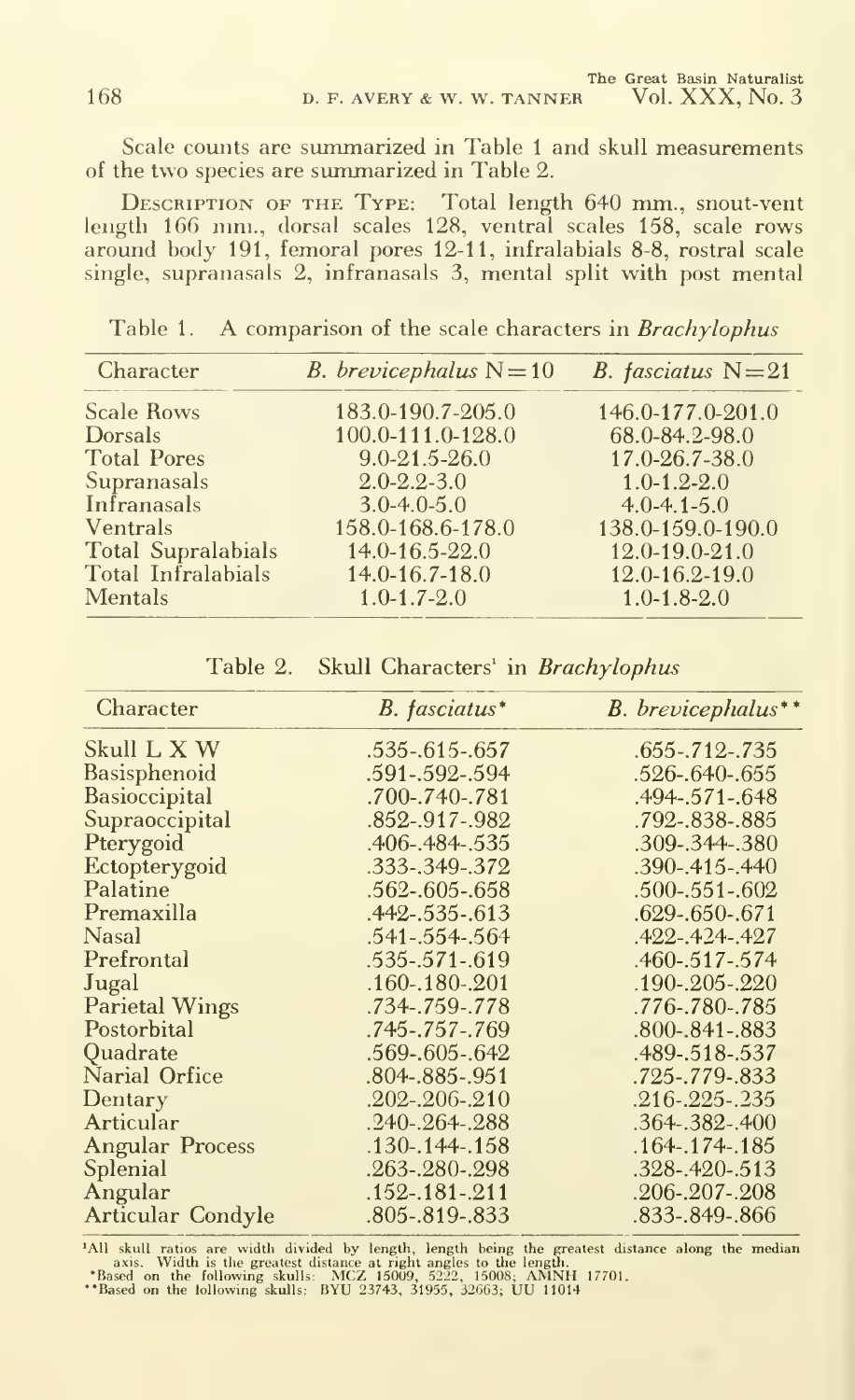separating chin shields, body short and stout with dorsal crest, tail long and compressed laterally at base.

Body with 4 dark, transverse bands and 3 light, transverse bands, most anterior dark body band interrupted by a single light spot directly over scapula, tail also banded.

Color in alcohol: Basic color a dark bluish green with light greenish blue bands; neck spot same color as light colored bands.

Color in life: Dark body bands very dark green, light bands turquoise or bluish green, limbs and tail bands leaf green, eye red. In  $\tilde{B}$ . *brevicephalus* the head is the same color as the dark body bands. In B. fasciatus the head and neck spots are same color as the light body bands.

Variation: The greatest variation in this species appears to be in the scale pattern under the chin. The mental is always split but chin shields may or may not be present. When present they may be separated anteriorly by <sup>a</sup> post mental or may meet at the mid ventral line and displace the post mental posteriorly. In some cases two post mentals may be present.

Besides the differences cited in the diagnosis of B. brevicephalus there is considerable variation in coloration and scalation of B. fasciatus. Scales of the chin are much less variable than in *brevice*phalus with the mental always being split and chin shields almost always touching. This results in the post mental being displaced posteriorly or being lost entirely. Scales of the head are always platelike and polygonal or hexagonal in shape.

Color differences are apparent in the two species. B. fasciatus males have spots and/or streaks on the necks and light colored heads. In some forms the necks are of a solid color. The banding of the body and tail appear to be about the same as in  $B$ . brevicephalus. Body bands are absent in females of both species. Females of *brevicephalus* have small light spots sparcely scattered over the body.

Sexual dimorphism is evident in the Fiji populations, with females having less well developed dorsal crests and more femoral pores than males. Females also lack the light body bands so prominent in males. For <sup>a</sup> summary of scale characters in males and females of fasciatus and brevicephalus see Table 3.

The two species also vary in the size and arrangement of some head scales. In *brevicephalus* the two postrostral scales touch at top of rostral, whereas these scales do not touch in some fasciatus. Head scales of *brevicephalus* are smaller and more granular than those of fasciatus. In the latter they are large and have a regular polygonal to hexagonal shape.

REMARKS: We consider the new species to be more primitive than fasciatus, by virtue of its having less specialized head scales, more dorsals, more scale rows and in general a series of scale patterns which are seemingly more primitive. Its range is also to the east of fasciatus and if one assumes a South or Central American origin for the group, it would probably represent the earliest population to raft to the Southern Pacific area. The Fiji populations were probably derived from this ancestral stock.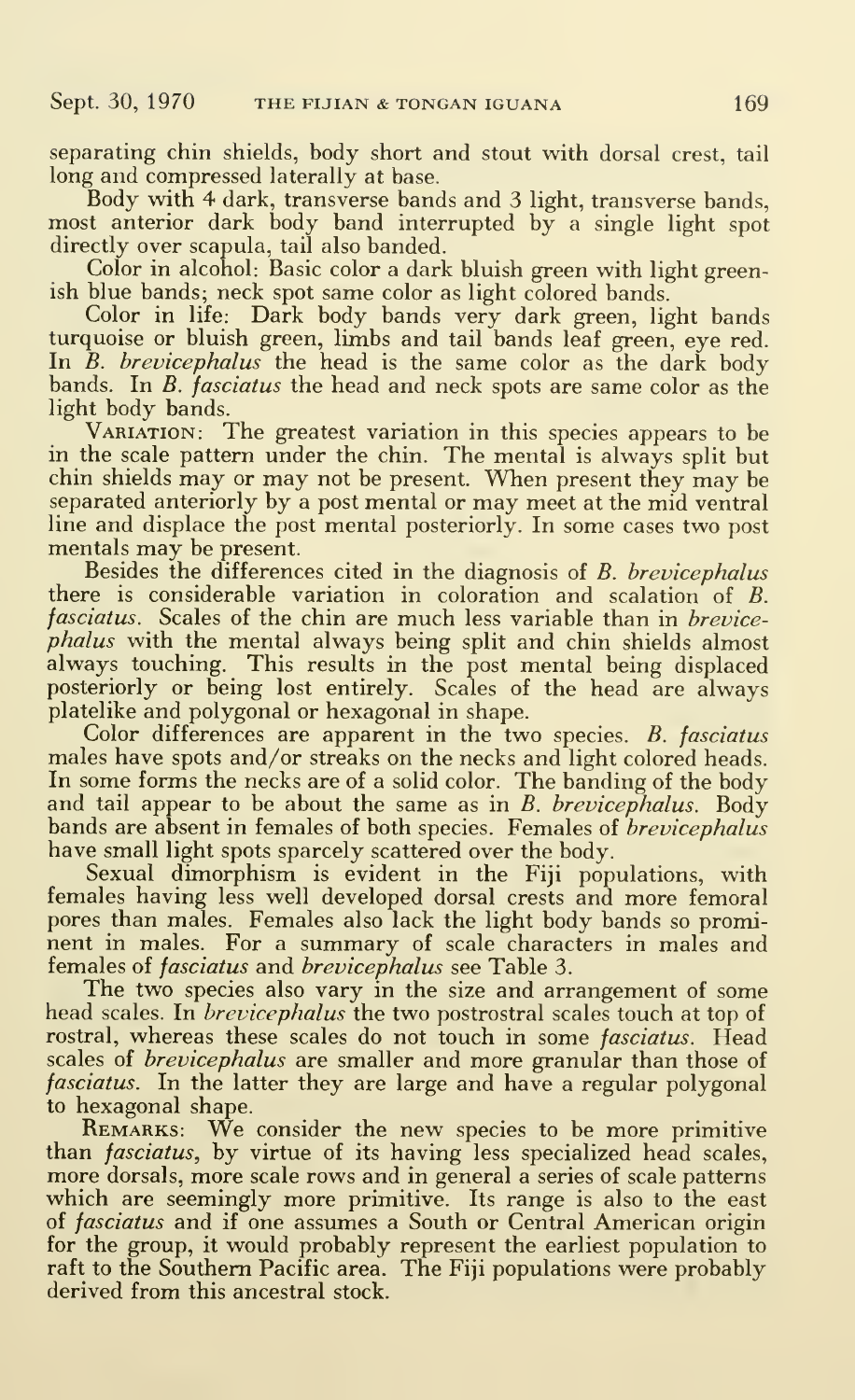| Character                 | Females $N=9$           | Males $N=12$        |
|---------------------------|-------------------------|---------------------|
| <b>Scale Rows</b>         | 161.0-184.4-201.0       | 146.0-163.8-.97-0   |
| Dorsals                   | 28.0-88.2-98.0          | 68.0-83.7-100.0     |
| <b>Ventrals</b>           | 146.0-167.0-174.0       | 138.5-161.6-190.0   |
| <b>Total Pores</b>        | 23.0-27.6-38.0          | 17.0-26.1-33.0      |
| <b>Total Supralabials</b> | $13.0 - 17.0 - 21.0$    | 12.0-15.7-19.0      |
| Total Infralabials        | 13.0-16.5-18.0          | 12.0-16.0-19.0      |
| Supranasals               | $1.0 - 1.1 - 2.0$       | $1.0 - 1.3 - 2.0$   |
| Infranasals               | $4.0 - 4.2 - 5.0$       | $3.0 - 4.0 - 5.0$   |
| <b>Mentals</b>            | $1.0 - 1.8 - 2.0$       | $1.0 - 1.9 - 2.0$   |
|                           | <b>B.</b> brevicephalus |                     |
|                           | Females $N=2$           | Males $N=8$         |
| <b>Scale Rows</b>         | 183.0-190.0-197.0       | 184.0-191.0-205.0   |
| <b>Dorsals</b>            | $100.0 - 103.5 - 107.0$ | 100.0-114.0-128.0   |
| <b>Ventrals</b>           | 160.0-161.5-163.0       | 160.0-171.0-178.0   |
| <b>Total Pores</b>        | 20.0-23.0-26.0          | $9.0 - 21.1 - 26.0$ |
| <b>Total Supralabials</b> | $16.0 - 16.0 - 16.0$    | 14.0-19.0-22.0      |
| Total Infralabials        | $17.0 - 17.0 - 17.0$    | 14.0-16.6-18.0      |
| Supranasals               | $2.0 - 2.0 - 2.0$       | $2.0 - 2.1 - 3.0$   |
| Infranasals               | $4.0 - 4.5 - 5.0$       | $3.0 - 3.8 - 5.0$   |
| <b>Mentals</b>            | $2.0 - 2.0 - 2.0$       | $1.0 - 1.7 - 2.0$   |

#### Table 3. Scalation of males and females of B. fasciatus and B. brevicephalus B. fasciatus

Burt (1932) indicates that these island groups were populated from invasions coming from the west or that some species may have been endemic. Although this may be the case for the great majority of species now extant in these islands, we do not believe this to be true for the iguanids. In a major study to appear soon these con-

A statistical analysis of two populations was made utilizing scale counts found in Table 1. The approximate F value of the U statistic, testing the null hypothesis that two populations were the same, was 38.91414, with degrees of freedom 2, 22.  $F(.9999, 2, 22) = 11.4$ . Therefore, the null hypothesis is rejected indicating that the two populations are different.

A canonical correlation (Program BMD07M, Dixon 1968: 214a-214t) was utilized to form a two dimensional representation of the specimens relationships to each other for the P dimensional hyperspace  $(P=19)$ . This relationship is represented in Figure 2.

MATERIALS: Besides the specimens of B. brevicephalus from Tonga, a series of B. fasciatus was examined from the Fiji Islands. Included in this series are the following: AMNH <sup>29009</sup> - Vatu Vara, 29013 - Oneata, 29016 - Fiji Islands, 29034-35 - Avia, 40474 - Kandavu; CAS <sup>54664</sup> - Fiji Islands; MCZ <sup>5800</sup> - Viti, 6457-8 - Luva,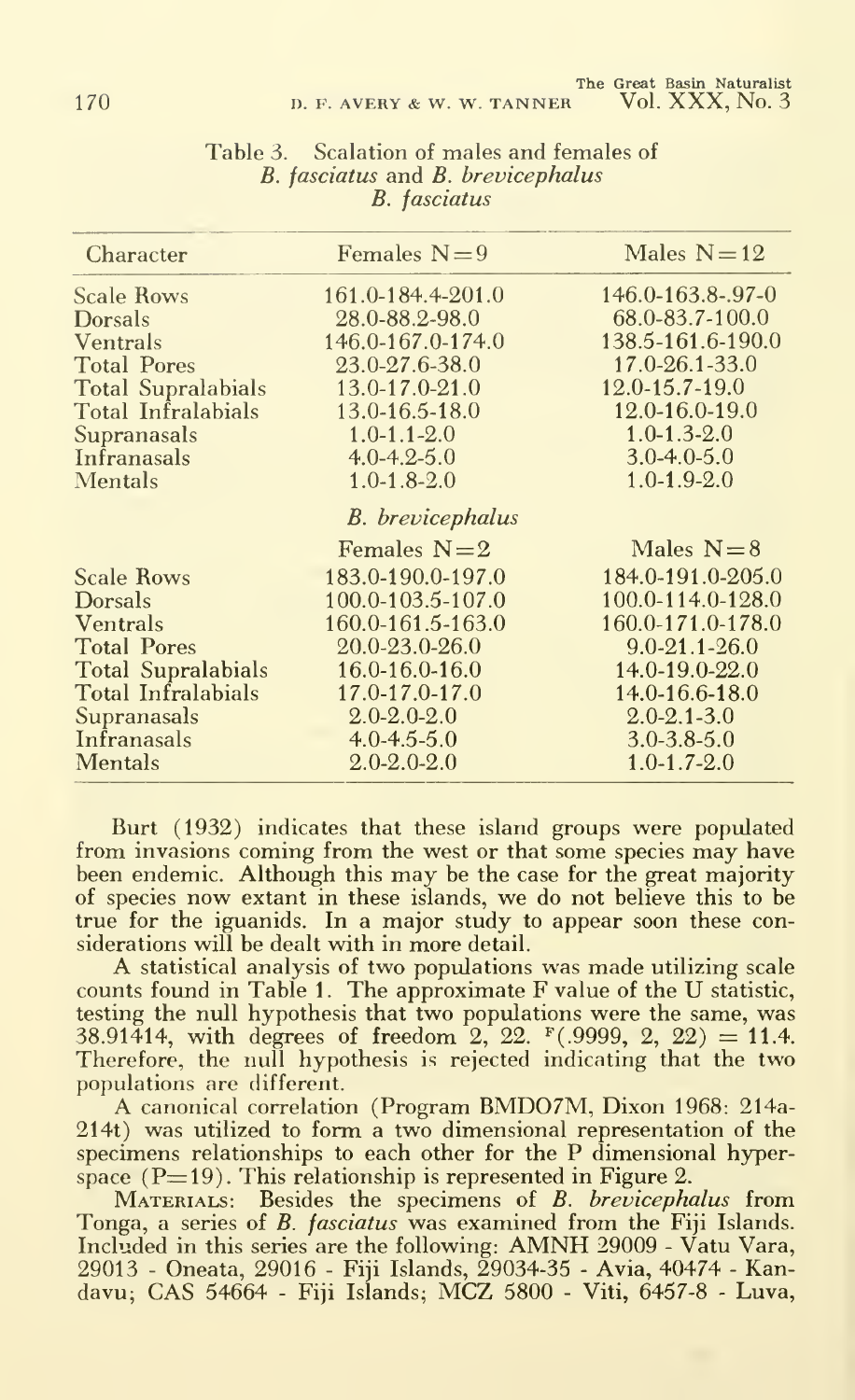

Fig. 2. The distribution of Tongan and Fijian specimens as determined by <sup>a</sup> canonical correlation. T=Tongan specimen,  $\dot{F} = Fij$ ian specimen, \*=means of each population.